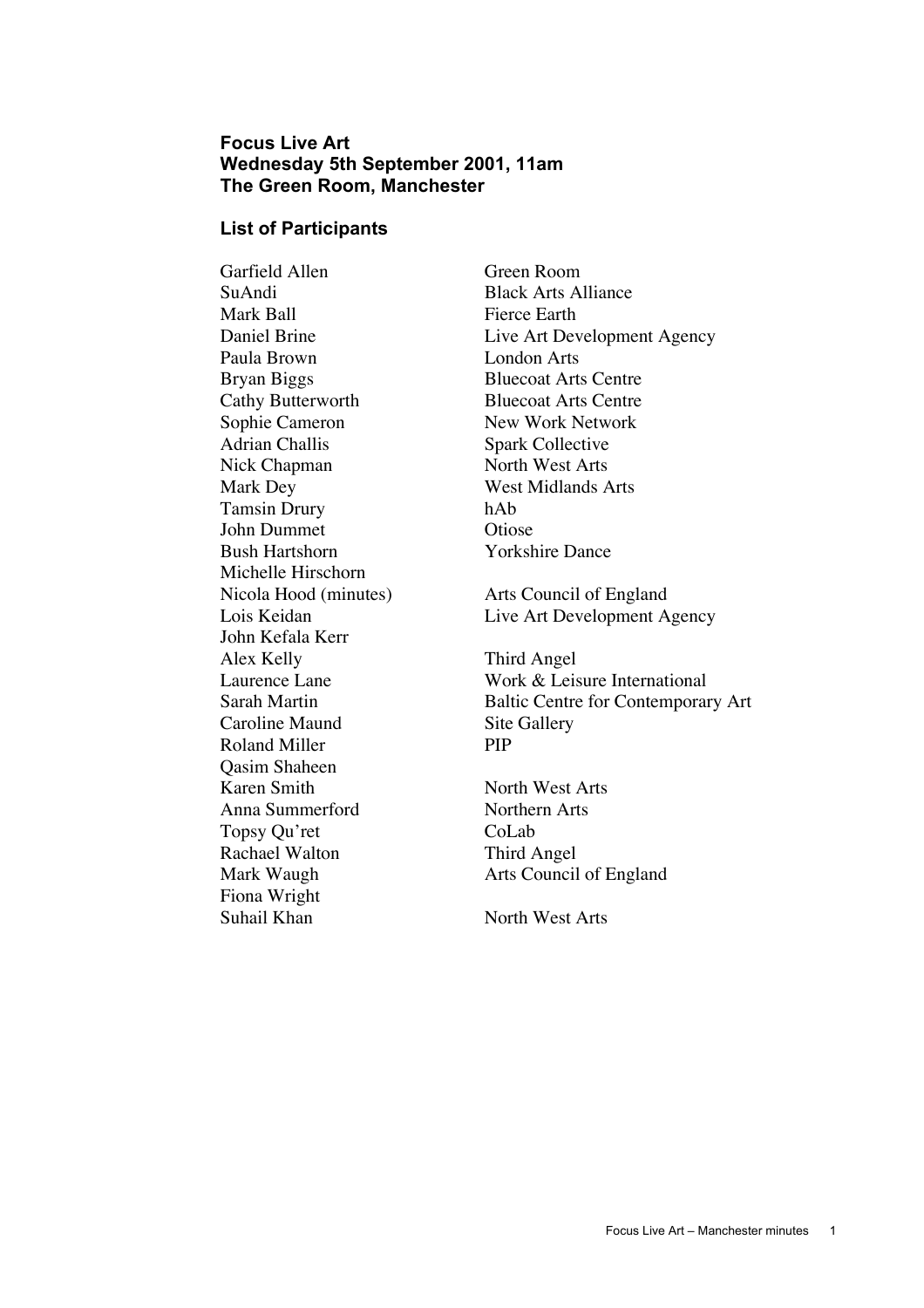#### **Minutes**

DB welcomed the participants. He noted that the meeting had come about through an informal national grouping of promoters wishing to address the uneven playing field for Live Art. He thanked the Arts Council and Regional Arts Boards for their support for the initiative. He concluded by introducing the meeting as an opportunity to think creatively about the future of Live Art.

LK introduced the aims of the day and issues/questions for discussion:

How can Live Art artists and promoters be better resourced and empowered to do what they do?

How can the perception that the needs of Live Art are at odds with funding agendas be broken down?

How can funders be persuaded to see Live Art as a solution, not a problem?

How can the flexibility and inherent artform challenges of Live Art be better and more consistently 'placed' within the funding system?

How can the arts sector become equipped to deal with hybridity and the sophistication of practices?

What strategies might be adopted towards a more even playing field across regional borders?

What strategies might be adopted that respect the differing needs of artists and that recognize that "one size does not fit all"?

#### **The potential to develop national partnerships and initiatives Mark Waugh – Arts Council of England**

MW outlined the difficulties of working with the structures of the Arts Council of England, and that he was not always able to achieve what he might want. He emphasised that just like artists and promoters, he had to work with the constraints of what is available and accessible. However, working within the funding structures allows for a rigorous negotiation of politics, and the possibility of advocating for the sector.

ACE and RAB mission statements tend to be broadly similar, but the priorities are open to drift and negotiation. This suits Live Art with its absence of fixity, and its product which is open to disappearance. The product is excitement and engagement, not "capital".

MW outlined the experience of developing the *Shooting Live Artists* scheme with the BBC and developing commissions with Studio of the North. He discussed the process of sharing values between partners, then looking to how those values might fit with each partner organisation's corporate aims, and negotiating where corporate aims don't match the shared values. He suggested that working in partnership was of increasing importance to ACE's approach.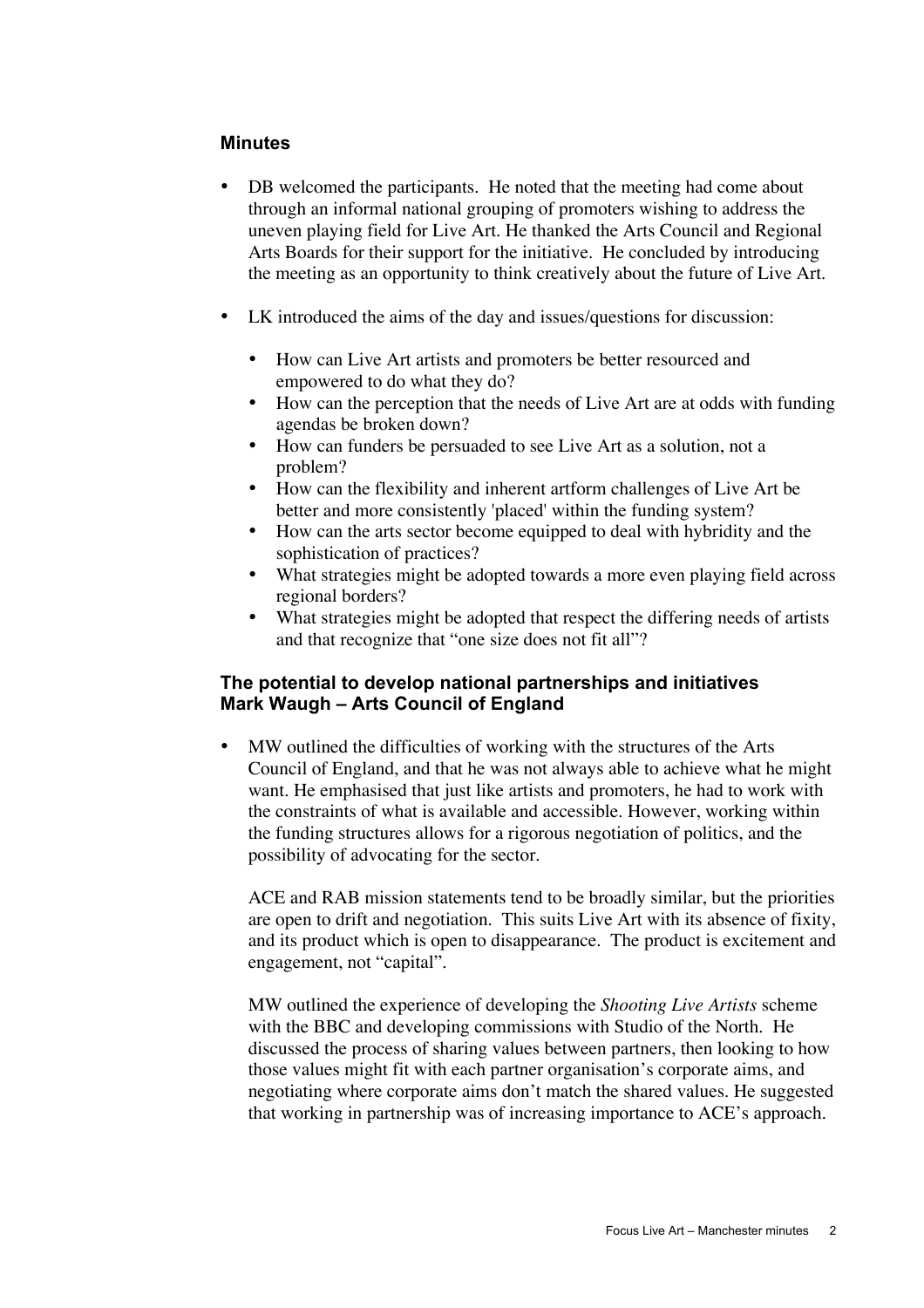MW referred to the quality of Live Art practitioners' funding applications and their clarity and sophistication when discussing work. With Live Art now placed within the Visual Arts Department of ACE, the quality of Live Art applications is impressive compared to those from other visual arts practitioners and this means Live Art is looked to as best practice.

MW cited Fierce Earth's *New Audiences Programme* project as an example of using Live Art practices to explore how non-art audiences perceive the arts are sold to them, and the sophistication of the consumer. He also discussed The New Art Gallery, Walsall working with La Ribot, and the importance of the gallery adapting its practices to allow the public permission into the unsettling and volatile aspects of Live Art. MW concluded by suggesting Live Art is well placed to ask the questions:

What are the arts? What is the philosophy of the arts? Do the arts need to engage with radical difference? Who is the public for the arts?

## **A vision for a national network of artists Sophie Cameron – New Work Network**

SC introduced the work of the New Work Network. It was initiated in 1995 to enable practitioner networking; for sharing of ideas; to facilitate support; to advocate for practitioner needs; and to provide a forum within which the voice of the artist is integral. SC highlighted that NWN recognises that its development as a network needs to happen at an appropriate pace.

SC outlined NWN's aims and events profile, and highlighted that this was an ideal forum to encourage activity and input from the participants of the meeting. NWN is currently working towards a vision for a national network of artists. It is a national and inclusive organisation, both artist and sector led. It aims to develop positive links with funding bodies, and is a small fixed-term funded client of ACE.

SC highlighted a few of NWN's recent activities - including:

*Live Late Review*. Peer assessment events linked to festivals. *The Chemistry Experiment* with Arnolfini Live. A series of debates about collaboration. Collating information for the sector. Specific professional development training on areas such as documentation, administration and marketing. Mentoring scheme for artists in eXpo (EMA-funded). Advocacy.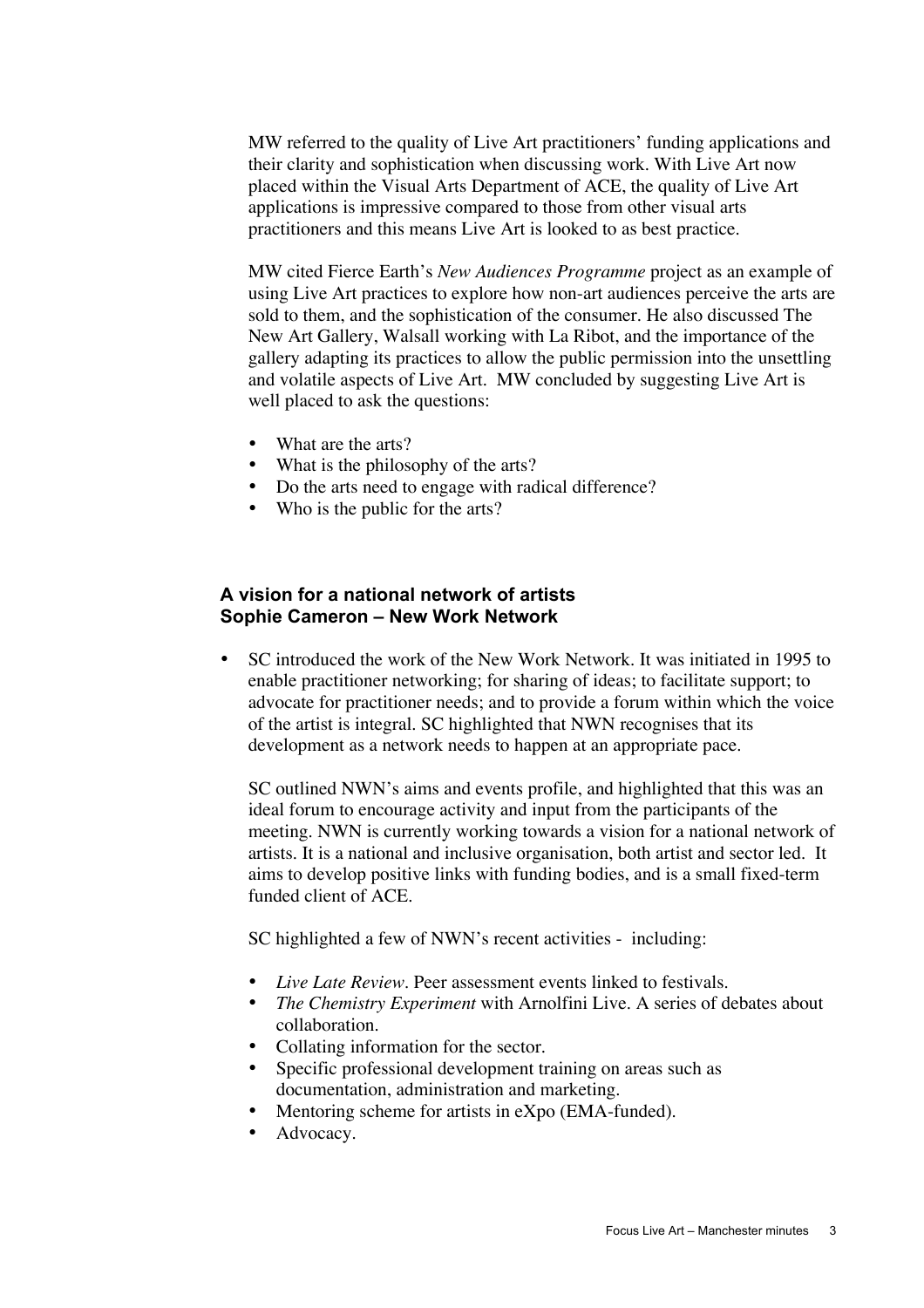NWN presence at festivals (building up the profile of NWN and increasing links with artists).

NWN is trying to create links and generate information and skills exchange for artists working within specific regions by creating regionally specific NWN meetings and then encouraging information and skills exchange between artists working within different regions. NWN aims to gather information from artists, identifying their specific professional development needs and use this information as a basis from which to form national strategy for creating relevant support structures for artists. SC highlighted the point that what is important to focus on within the network are the opportunities for members to be proactive within NWN.

LK introduced two case studies which had been selected as a means to stimulate discussion. Both case studies were drawn from outside the participating regions to provide a broader national context for discussion.

# **Case Study One Live Art Development Agency and London Arts**

## **Paula Brown – Combined Arts Officer, London Arts**

PB addressed the following points:

Why London Arts decided to delegate responsibility to an independent agency and what their expectations were.

How Live Art Development Agency sits in relationship to other schemes in London Arts.

In 1998, in response to the diversity of practice represented within the field of Live Art, LA produced a brief outlining the need to identify a London based agency with both a national and international agenda. LA recognised that an independent resource with dedicated individual expertise would complement the work carried out by LA and provide enhanced and more focussed facilities for Live Art practitioners. The tender for an agency was awarded to Keidan/Ugwu to set up the Live Art Development Agency and they became a Fixed Term Funded client of LA.

The Live Art Development Agency provides advice and mentoring schemes for artists and since it has been formed the provision for Live Art in London has strengthened and the agency has worked closely on project development and produced stronger, more realisable projects and developed the audience for Live Art. In partnership with LA, the Live Art Development Agency established a bursary scheme for artists in 1999.

Specific strategic priorities for the Agency include;

The Higher Education sector – strengthen Live Art education structure.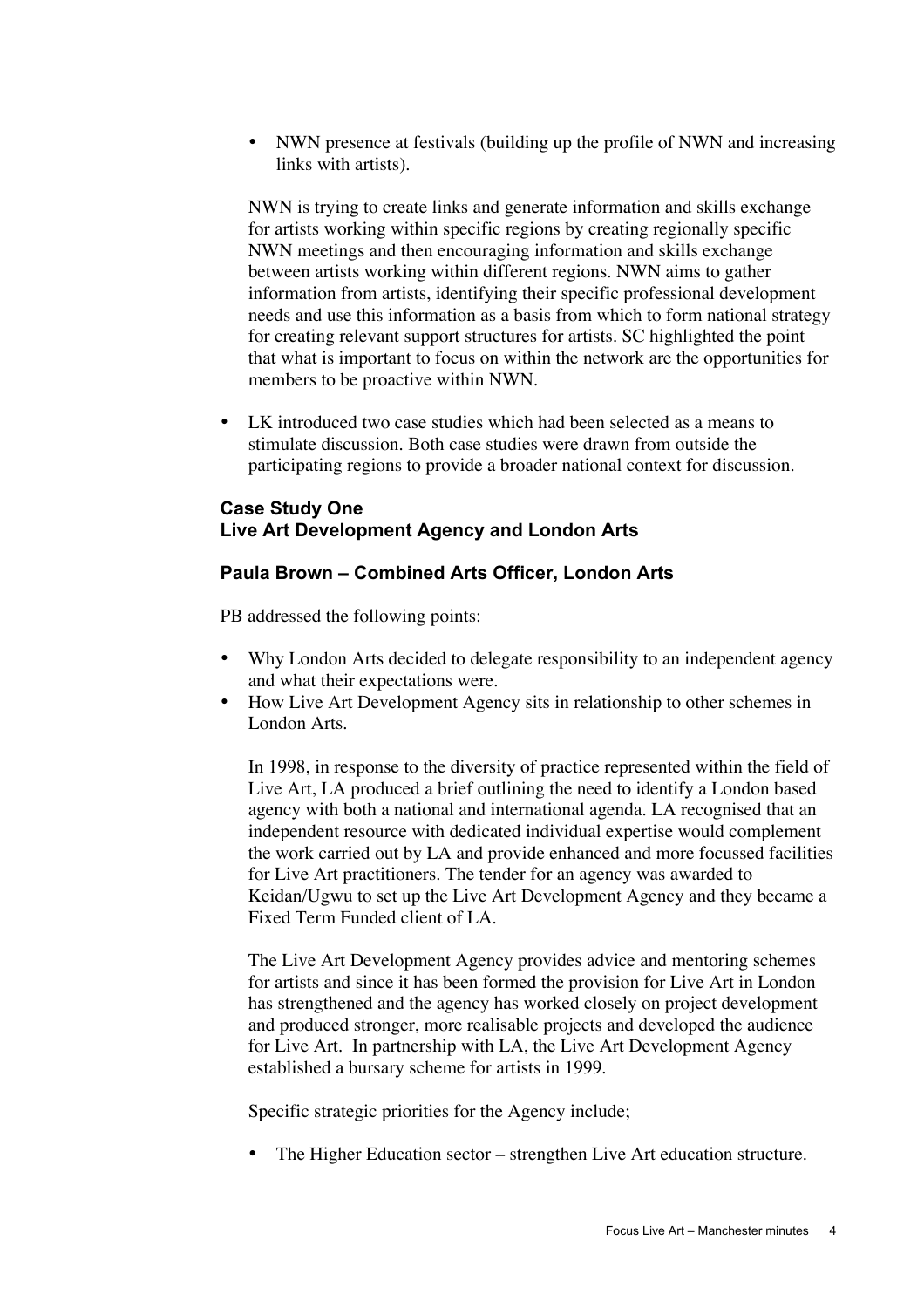Development and advocacy through the generation of critical debate. Supporting artist development through the bursary schemes Supporting new work Raising the profile of Live Art Cultural Diversity

PB positioned these priorities in the wider context of the needs of individual artists and other initiatives within London Arts such as the Arts Centre programme fund that supports innovative programming at centres/venues i.e. Hoxton Hall. PB also highlighted the absence of dedicated spaces for the exhibition/performance of Live Art. She recognised that there is a weakness in venue infrastructure in London – where it seems many are not willing or able to programme Live Art. PB noted that in addition to addressing these issues, Live Art Development Agency provides a key source of information to LA

#### **Lois Keidan and Daniel Brine – Live Art Development Agency**

The Live Art Development Agency has an excellent relationship with LA and this partnership has proved to be a successful model for subsequent LA initiated agencies. They operate as an independent organisation but their priorities and ethos are in keeping with those of LA.

 The Live Art Development Agency's position is as a safe and 'intermediary' space that is half way between a funder and a promoter. From this position they are able to retain an independence and an impartiality and are also able to provide information and advice in both directions (to the sector and to the funders).

The Live Art Development Agency receive a relatively small annual grant but manage to strike a balance between levels of funding and levels of expectation. By working strategically and in partnership with other organisations the Agency's relatively small amount of income does not limit the scope of their work, but it is important to signify, in relation to other models of delegation, that expectations must be met by appropriate funding levels.

The Live Art Development Agency's relationship with LA is both strategic and mutually dependent - the work of the Agency has value because of the work of LA and vice versa. Delegation does not mean funders washing their hands of responsibilty.

## **Case Study Two Fierce Earth and West Midlands Art**

#### **Mark Ball and Mark Dey**

MD noted that four/five years ago West Midlands Arts considered the question of how to populate an unpopulated landscape of Live Art within the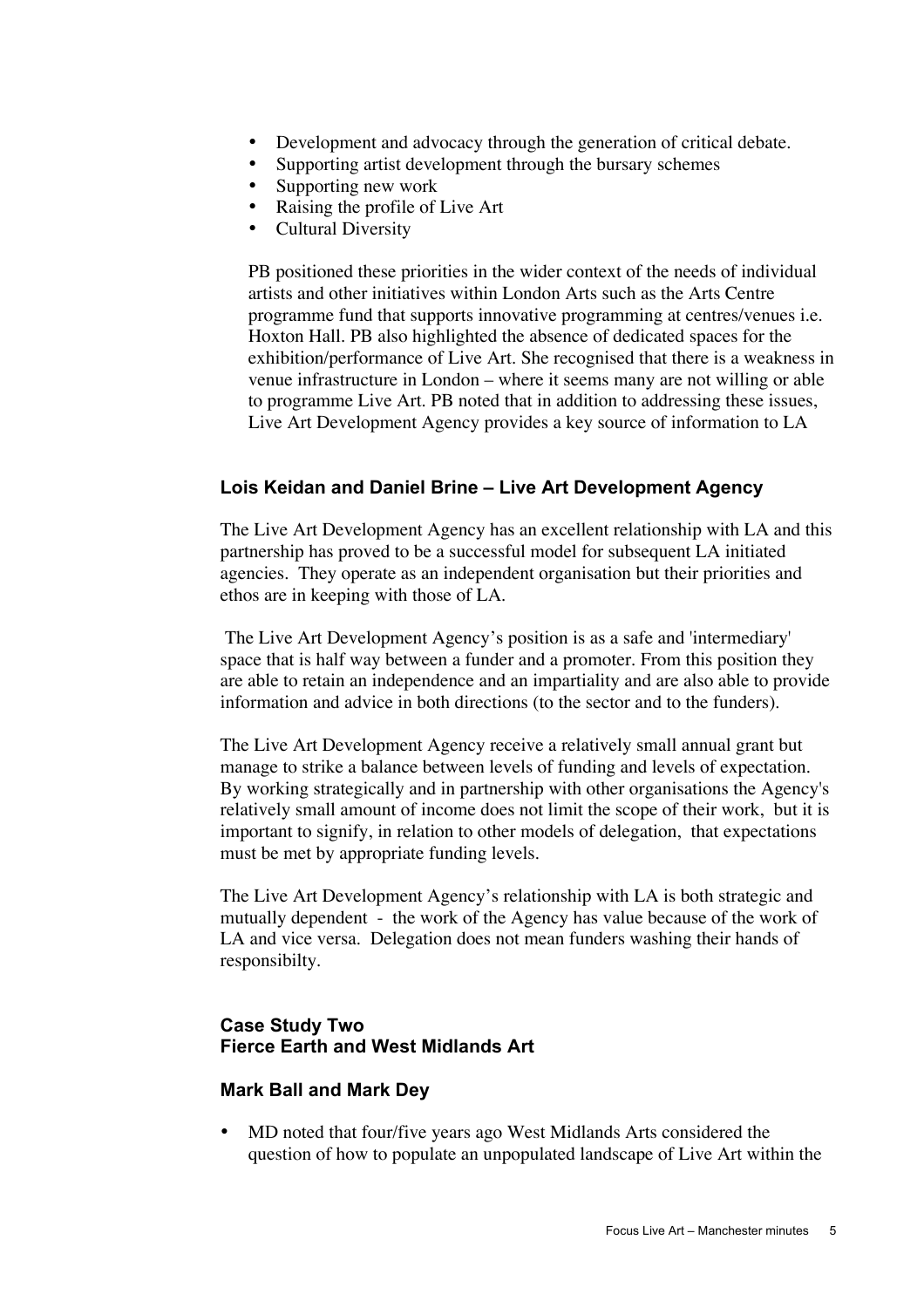WMA region. MD chose not to create and work with a Live Art strategy but rather to work within the agendas of theWMA corporate aims of:

Access Creative ambition Profile of the Arts Resources

These aims were analysed in relation to Live Art and the question arose as to why audiences were not engaging with interdisciplinary practice. To address this, WMA adopted a two pronged approach:

- i) The question of venue. Where would an audience go to view live work? Which venue would be able to host touring shows? There was the need to identify a venue that WMA already had a relationship with and that covered a diverse area of practice. It needed to be one that they were already supporting covering a diverse area of practice and have the opportunity to work across several platforms. For these reasons Warwick Arts Centre was selected.
- ii) The question of support agency. The need to identify an organisation that would enable and encourage artists' practices to develop and grow. Fierce Earth was selected as it already had a history as a promoter and working with Live Artists. Fierce Earth was actively involved as a promoter, hosting an annual festival, and providing advice for artists.

The first activity was to conduct an audit of activity within the region to act as a benchmark of the areas of activity. The relationship between Warwick Arts Centre and Fierce Earth then generated an area of focus and critical mass within the region. It provided an arena for artists to discuss their practice and also offered networking opportunities and teaching around Live Art and in turn encouraged artists to stay in the region and develop their practice.

Fierce Earth aims:

Provide basic information and advice service for artists and students. Provide professional developing schemes for artists (mentoring) Provide specific support to Warwick Arts Centre with programming and marketing advice.

Facilitate a Higher Education promoters group for those operating within the region.

Raise the profile of Live Art

Develop venues/promoters/programmes and partnership programming Offer shadowing opportunities

Audience development which is interested in the hybridity of practice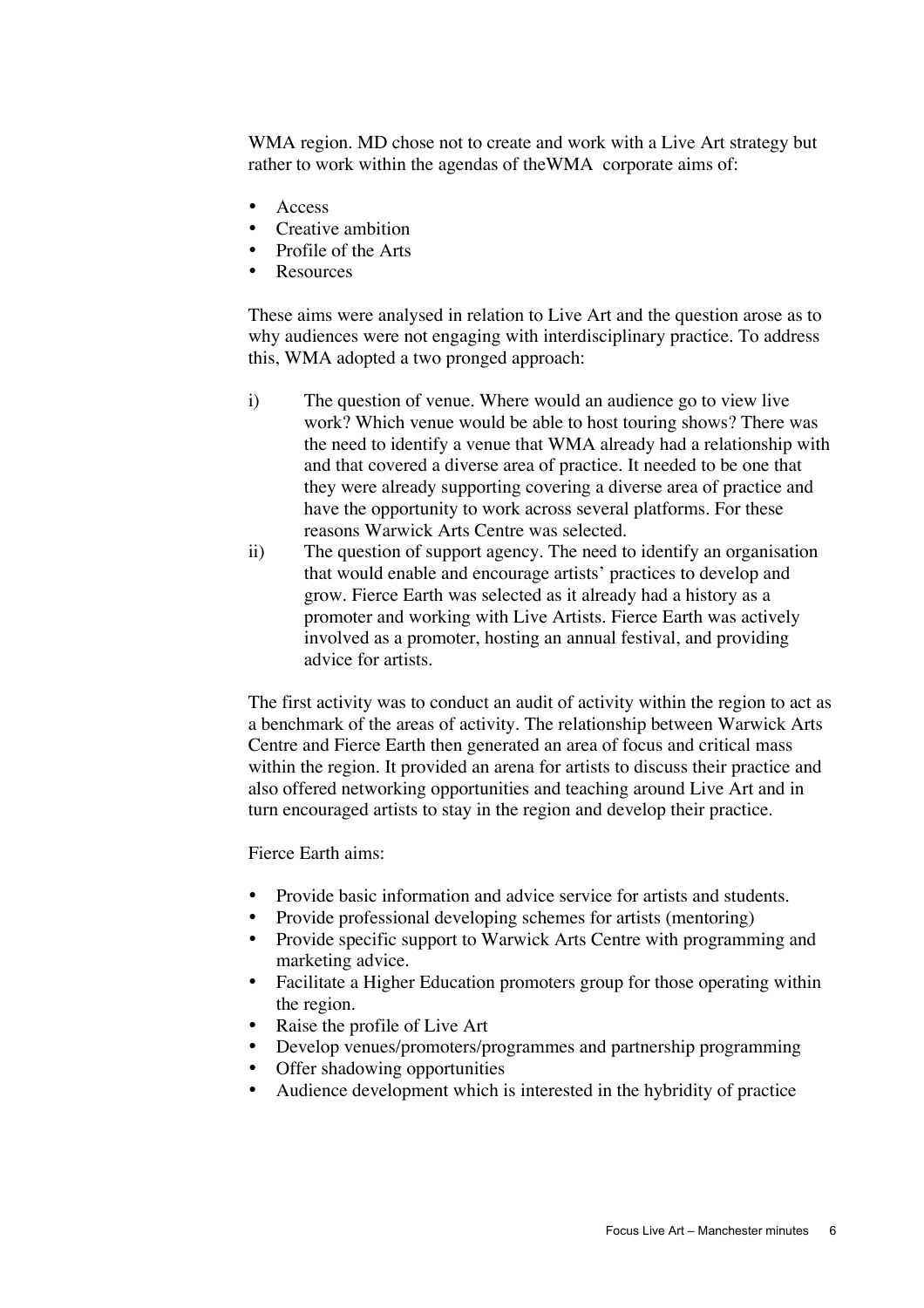# **How can we work collectively towards building a more effectively resourced and empowered Live Art sector across the country?**

Attenders were asked to identify the key challenges facing the Live Art sector from their experiences as artists, promoters, funders or from the perspective of their specific regional needs. However rather than simply cite key challenges, many attenders could not resist the temptation to debate some of the points being raised:

There was a great deal of discussion around the issue of audiences. The issue of the need to engage and sustain and develop an audience for Live Art and the inherent difficulties in relation to the complexity of the diversity of practice within the field of Live Art.

BB raised the issues surrounding critical debate and who was writing about Live Art and therefore who was informing Live Art.

RM commented that is the audience just a consumer? What is an audience and is it necessary to define an audience just for funding opportunities?

SA suggested that there is the need to address the need for a 'public' audience as the Live Art audience is currently made up of peers, ex-Live Art students and it is perceived to have a very internalised audience.

Third Angel commented on the importance of establishing and maintaining a dedicated space for Live Art all year round.

The point was raised that there is the need to provide R&D funding and allow artists more time to develop their practice.

Sustainability of an artist's career and the financial issues and challenges are so high.

Higher education was seen as fostering a lack of awareness of contemporary art practices and advocacy at a national level of key Live Art practitioners is currently inadequate.

AC raised the issue of the relationship between Live Art practice and the funding system and the feeling that the need to demonstrate a product often means that difficult to fund ephemeral work is not prioritised.

TD felt that as there is currently a lack of clarity surrounding the support for Live Art within the RABs it proves difficult for artists to locate funding and establish relationships with a funding body.

There is also the issue of scale surrounding the funding of projects in relation to the scale and size of the work, the funding allocations need to be more flexible in order to address the scale of the production.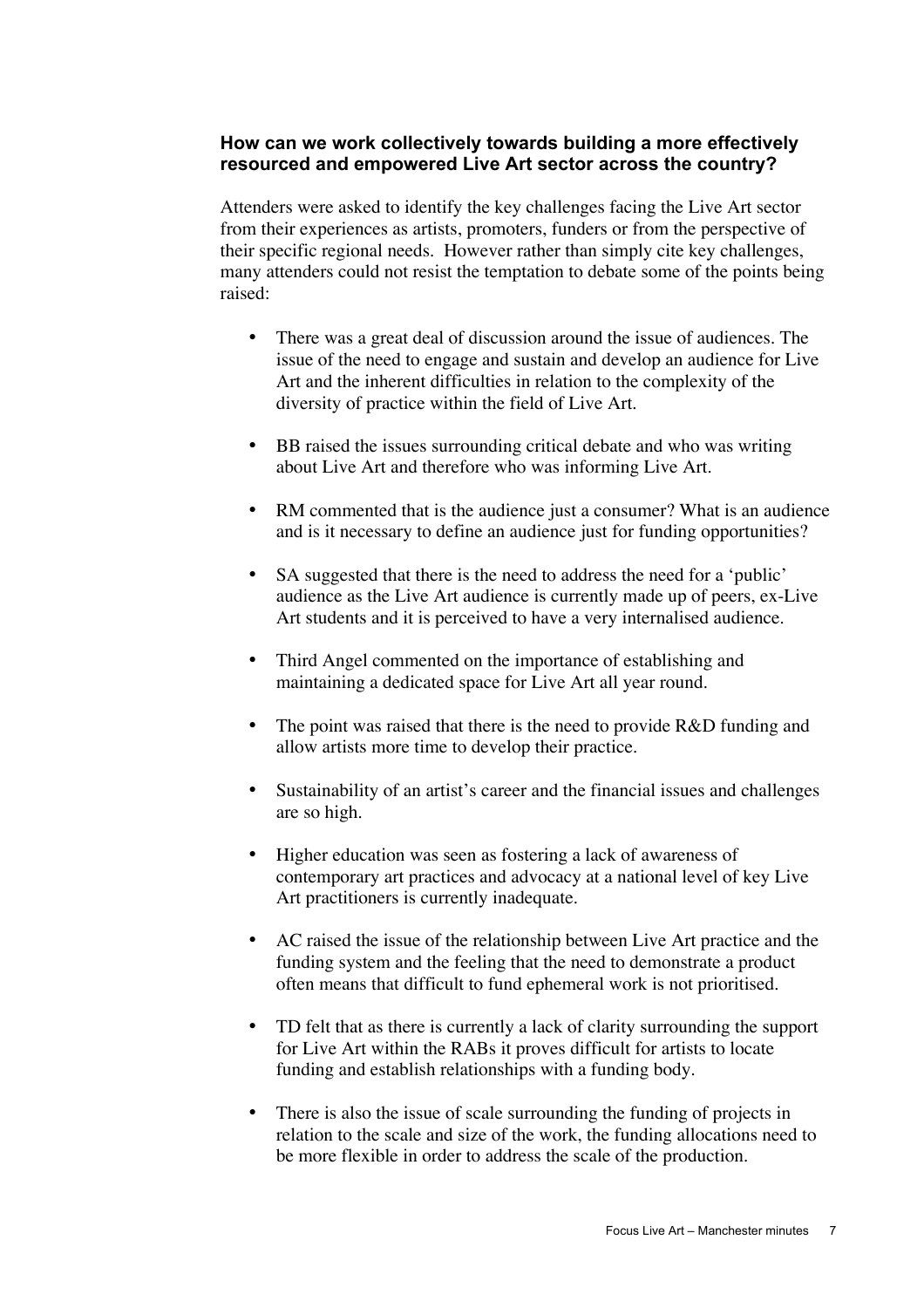# **Key Challenges**

Out of these extensive discussions the key challenges identified were:

Expertise and Advocacy within the funding system and beyond.

The question of higher education

-Critical/culture frameworks

-New artists/audiences

-Beyond existing structures

-Training/development

Enabling artists to be artists

Terminology/public perception

Recognising, qualifying and maintaining 'quality'.

Nurturing innovation

Implications of perceptions of exclusivity

Audiences -What? -Who?  $-How?$ 

Representation strategies -To audiences -To the system -To ourselves -Concensus/Diversity

without institutionalising -Networks -'Touring' -Internationalism

Sustaining Careers -Longevity (artists and promoters) -Cradle to grave -Emergent/mature artists

Spaces/Places -Where? -How ?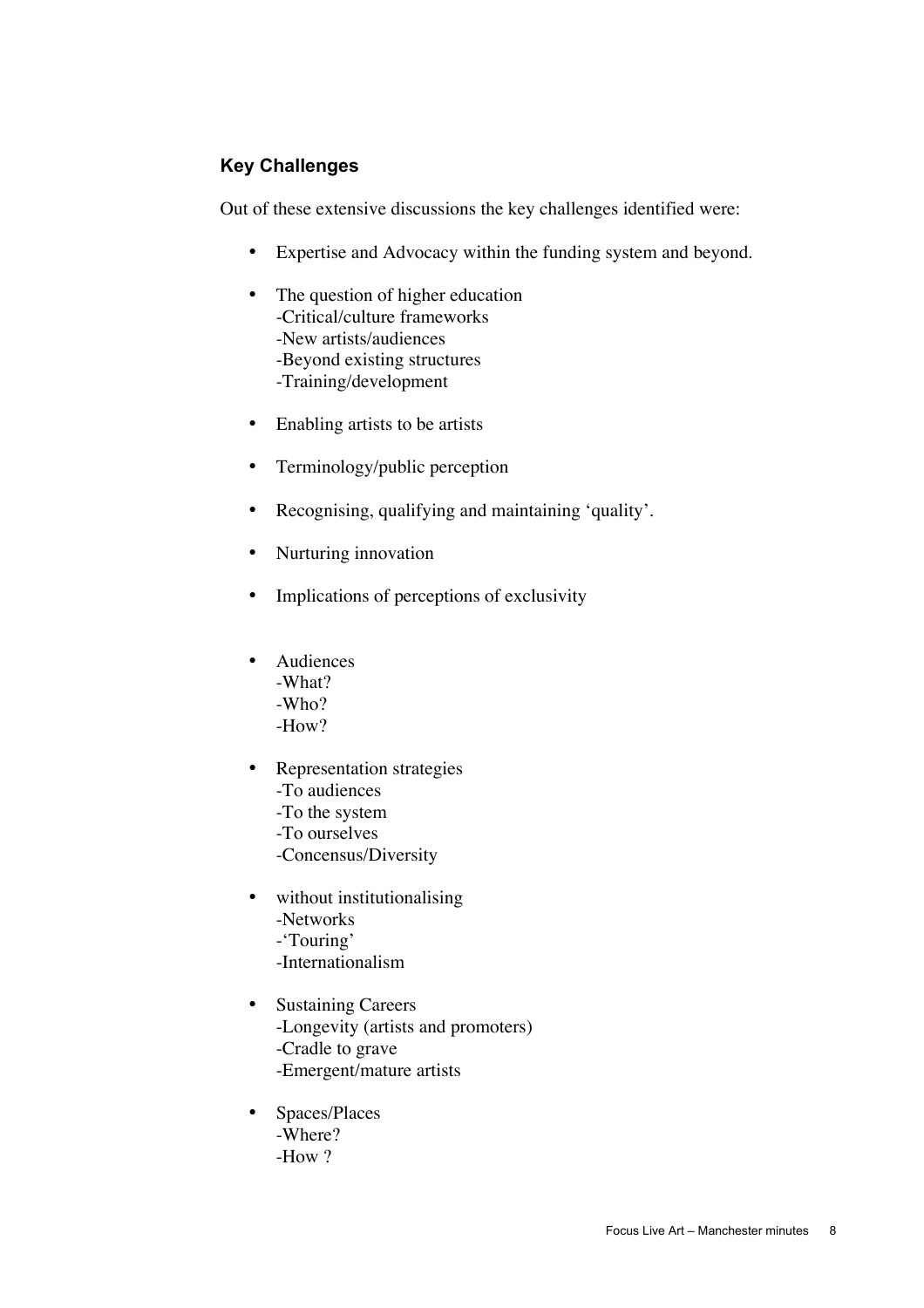-Context -Consistency

Process VS Product

Nature/Diversity of practice -form -approaches -needs

DB and LK summarised the above list of challenges as follows and invited attenders to divide into regional groups to look at some or all of the challenges and to discuss possible solutions in relation to their own practice, their region and the wider sector.

Audience Development Critical debate Venues The question of Higher Education Branding of Live Art Research & Development Sustainability of careers

# **Regional groups, report back and summary**

# **Northern Arts**

The lack of a Live Art Festival within the region was discussed and therefore the absence of a context within which to frame a consortium festival.

The possibility of bringing Live Art from outside the region in order to develop practice within the region.

The need to establish links and generate networks with other organisations.

The need for continuity.

The need to develop an infrastructure for Live Art within the region without placing all the emphasis on one organisation i.e. Baltic Centre for Contemporary Art.

The importance of building, developing and maintaining networks. The need for RABs to talk together internally.

There is a specific geographical problem of connecting artists within the region itself and this needs to be addressed.

NA to hold a meeting with artists, promoters and venues and organise a series of platform events to introduce Live Art to the region. NA will be holding another meeting to discuss these points further.